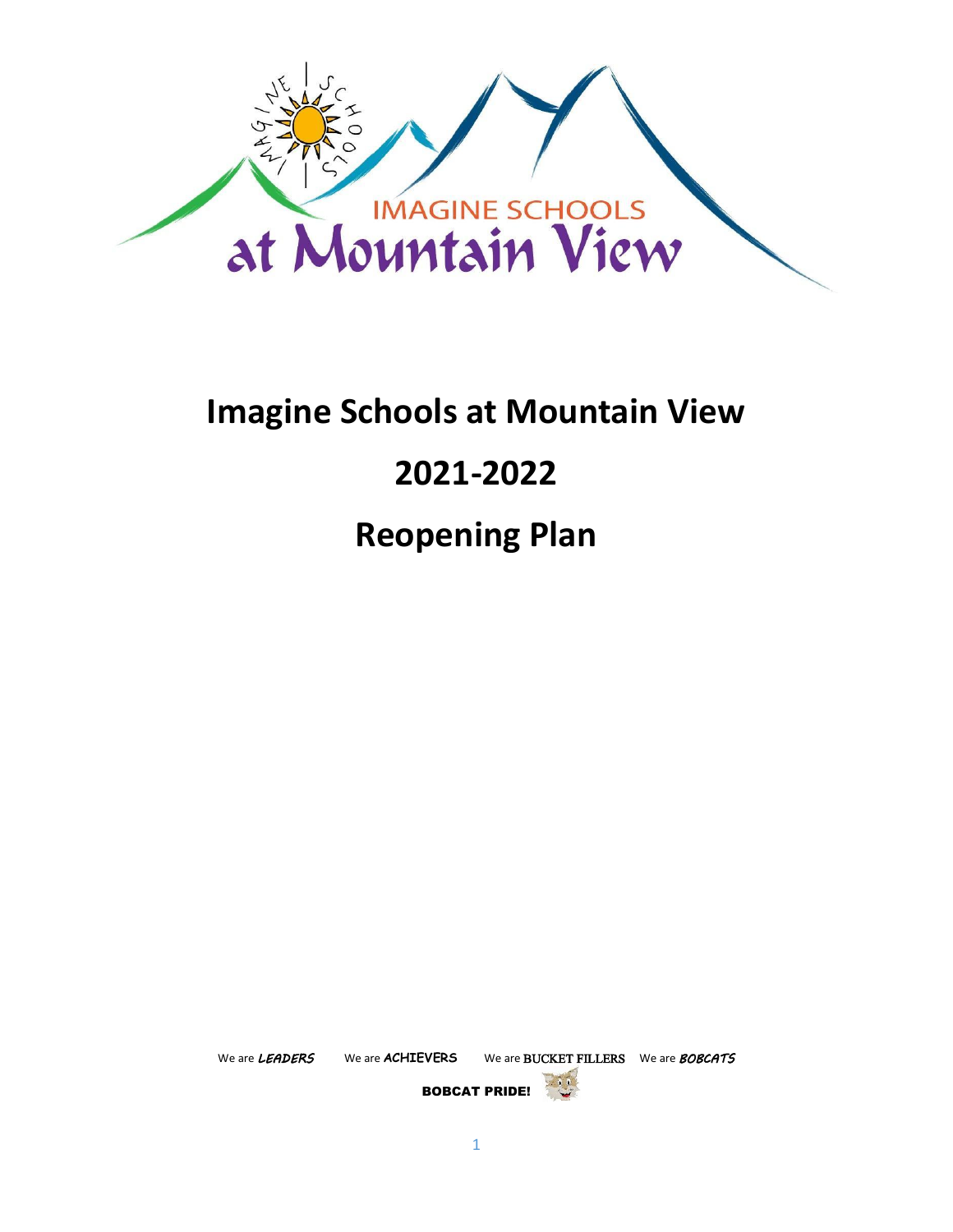# **Table of contents**

| Communication                                            | 4              |
|----------------------------------------------------------|----------------|
| Communication                                            |                |
| Governing Body and Leadership Role                       |                |
| In-person Learning: Health and Safety                    |                |
| <b>Physical Health Screening</b>                         |                |
| Physical Hygiene                                         |                |
| Accommodations for Children with Disabilities            |                |
| <b>Vaccination Access and Awareness</b>                  |                |
| <b>Contact Tracing</b>                                   | 6              |
| <b>Social Distancing</b>                                 |                |
| Testing                                                  | $\overline{7}$ |
| Isolation                                                | $\overline{7}$ |
| Quarantine                                               | 7              |
| Outbreak                                                 | 8              |
| <b>Shared Spaces</b>                                     | 9              |
| <b>Logistics</b>                                         | 11             |
| <b>Facilities Management</b>                             | 11             |
| Ventilation                                              | 11             |
| Cleaning                                                 | 11             |
| Nutrition Services/ Breakfast and Lunch                  | 11             |
| Transportation/Arrival and Dismissal                     | 12             |
| Athletics/ Extracurricular Activities                    | 12             |
| <b>Wellness and Recovery</b>                             | 12             |
| Social Emotional Learning-Tier 1                         | 12             |
| Trauma-Informed Practices-Tiers 1-3                      | 13             |
| Supporting Educators and Staff                           | 13             |
| <b>In-person Learning: Acceleration Student Learning</b> | 14             |
| <b>Implementing Assessments</b>                          | 14             |
|                                                          |                |

We are *LEADERS* We are **ACHIEVERS** We are BUCKET FILLERS We are *BOBCATS* 

BOBCAT PRIDE!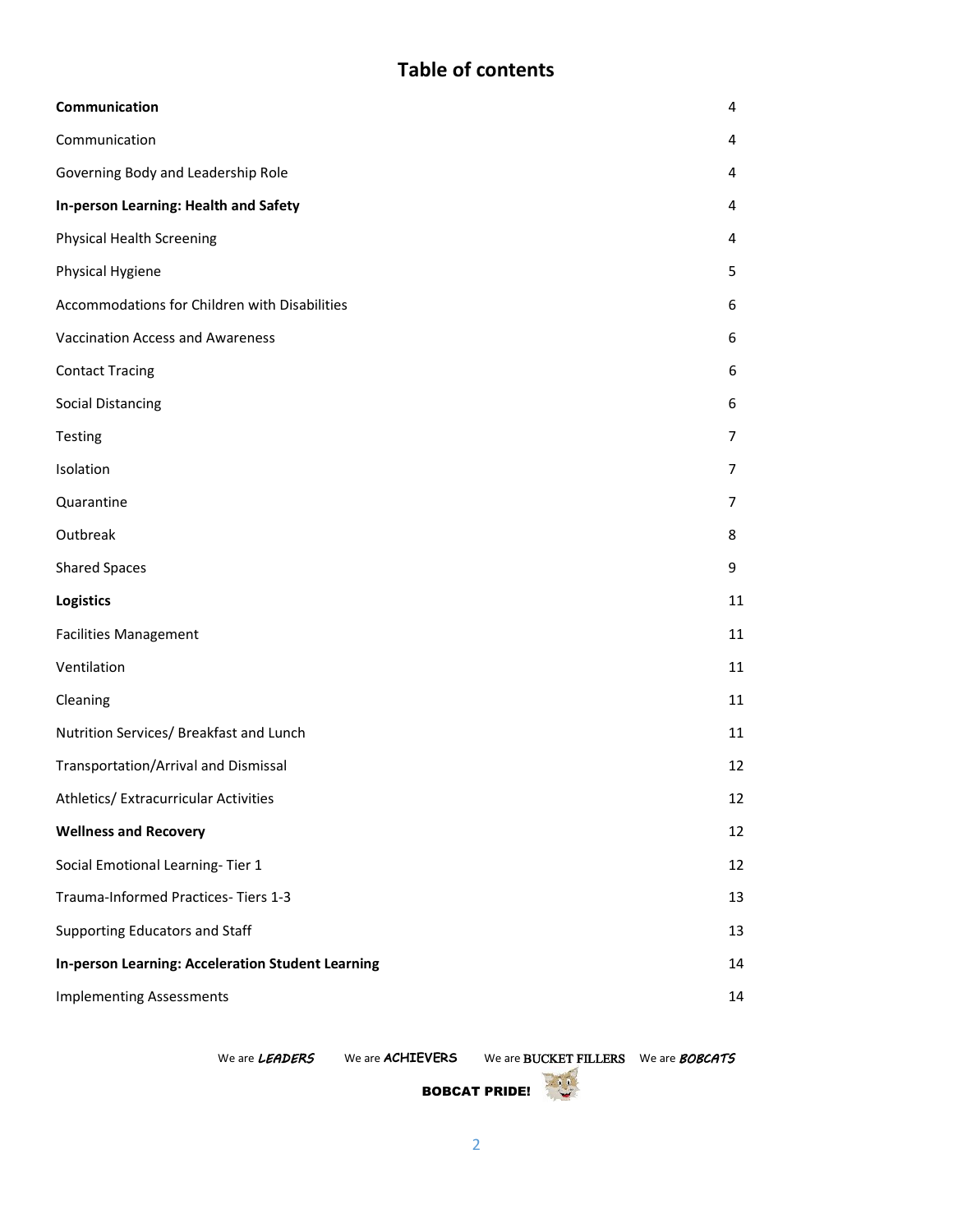| Data Informed Instruction                        | 14 |
|--------------------------------------------------|----|
| In-Person Learning & Special Populations         |    |
| Cohorts                                          | 14 |
| <b>Distance Learning</b>                         | 15 |
| Information Technology                           | 15 |
| <b>High Risk Medical Exemption Process</b>       | 15 |
| Quarantined Students & Distance Learning         |    |
| <b>Emergency School Learning Plan</b>            | 16 |
| Primary Online Learning Platform                 | 17 |
| <b>Technology Access</b>                         | 17 |
| Nutrition                                        |    |
| Serving Special Populations in Distance Learning |    |

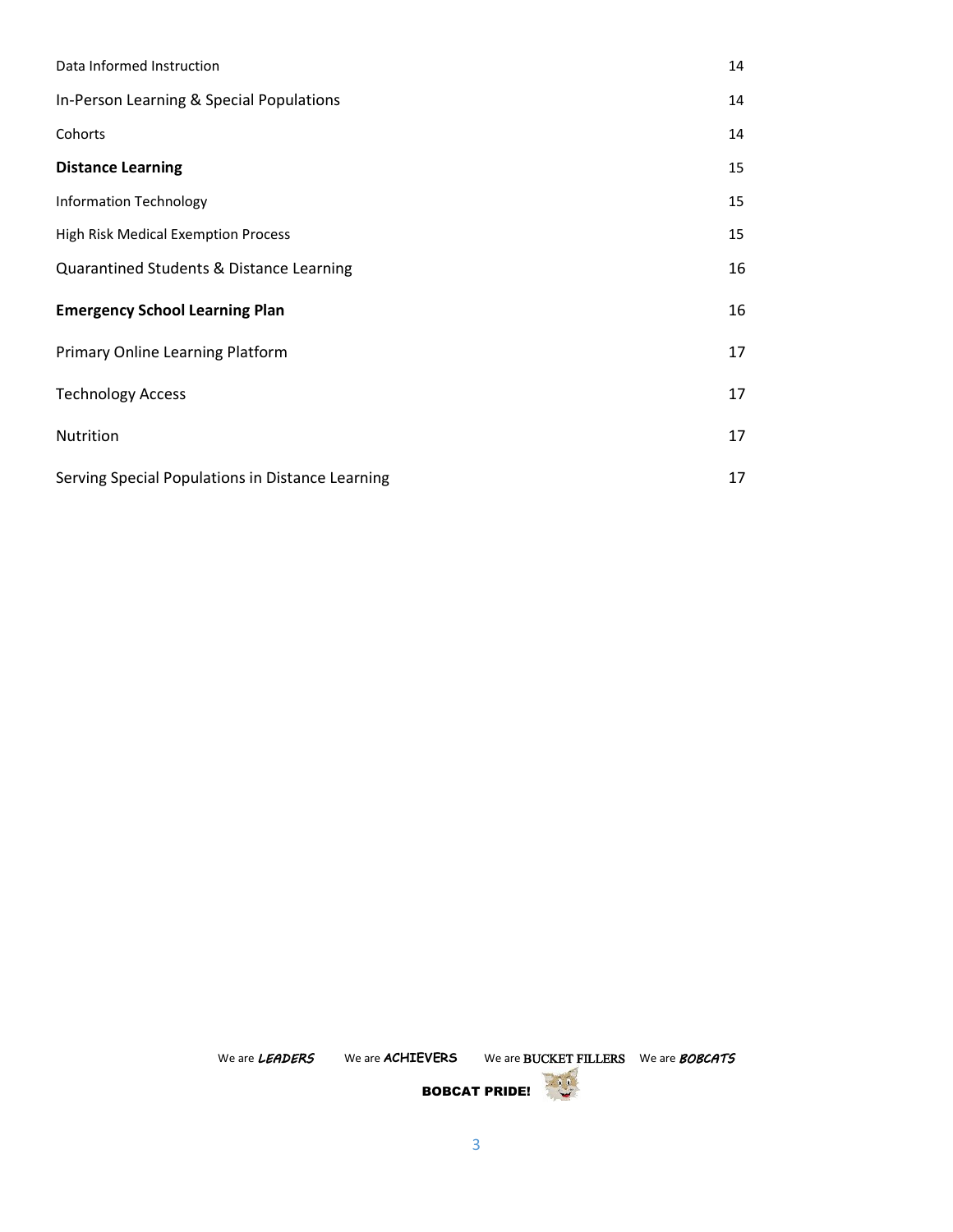# **COMMUNICATION**

#### **Communication**

Imagine Schools at Mountain View (ISMV) values and recognizes the importance of family collaboration and communication. It will be necessary for ISMV to provide all stakeholders information regarding topics such as reopening, plans for keeping individuals safe and healthy, promoting safe and healthy habits, and continual updates regarding academic plans. As ISMV continues to navigate these ever changing times, the school will maintain communication in a number of ways.

Communication will be disseminated in the following ways:

- Bloomz (Primary Method)
- Family Handbook
- **Staff Handbook**
- The school's website [www.imaginemountainview.org](http://www.imaginemountainview.org/)
- Infinite Campus email/text blasts (SHOUT)
- **Weekly Newsletter**
- **Formal Letters**

#### **Governing Body and Leadership Role**

The Imagine Schools at Mountain View governing body and the Imagine Schools regional leadership team provide ongoing support and collaboration. The key component to this successful collaboration is the regular communication between all parties. Communication takes place in the following ways:

- Bimonthly Board Meetings
- Email
- Regional Leadership Meetings (not including the governing board)

## **IN-PERSON LEARNING: HEALTH AND SAFETY**

#### **Physical Health Screening**

ISMV values the importance of maintaining a safe and healthy environment for our students, staff, and families. ISMV is committed to adhering to the CDC guidelines to ensure that we are taking all necessary precautions concerning the COVID-19 pandemic.

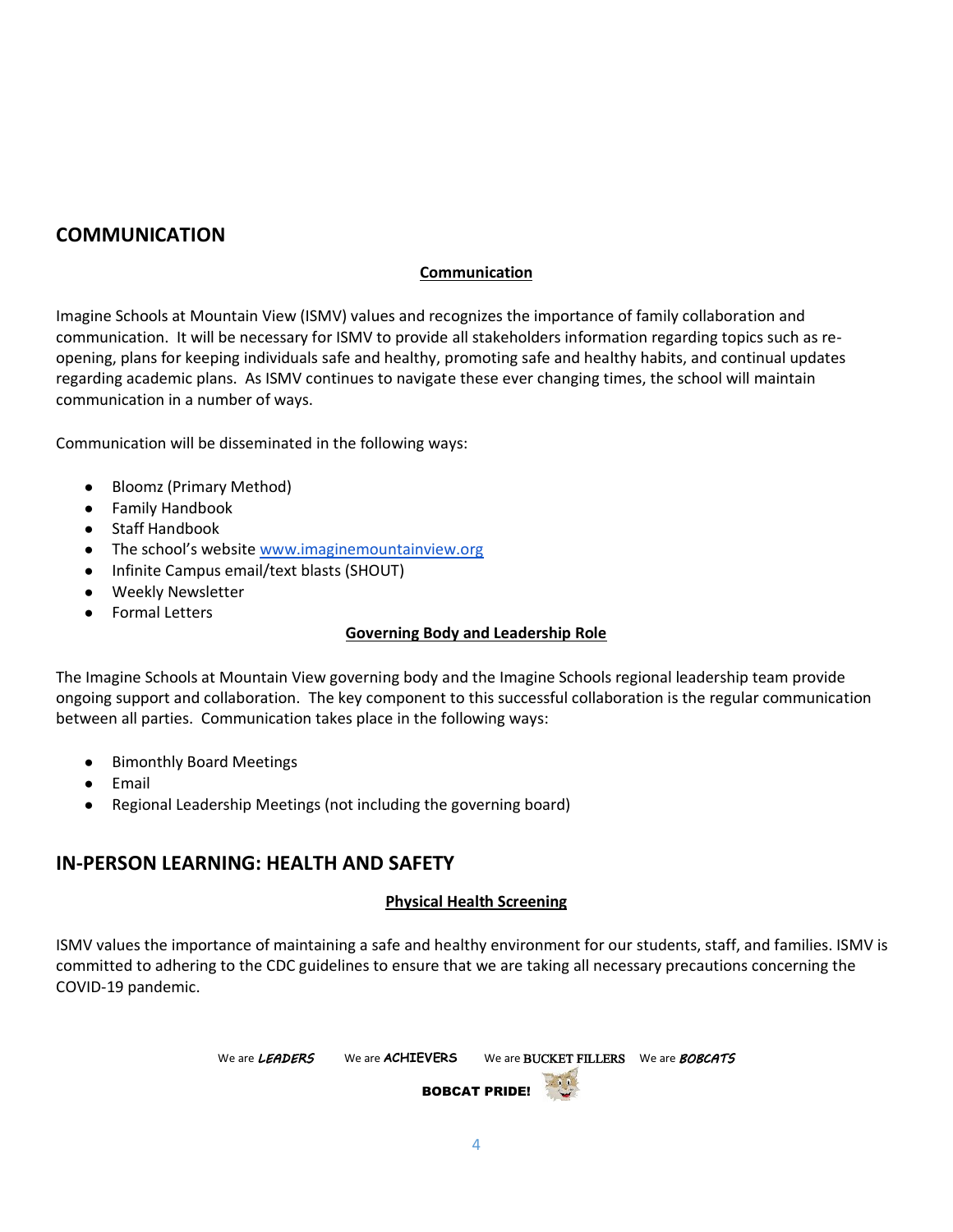## Staff:

- Home Health Check
- Observation for Symptoms

## Students:

- Home Health Check
- Observation for Symptoms

ISMV will post reminders to check for symptoms by posting signs, sending home reminders to families, and displaying the symptom checklist on Bloomz, the school website, and in the school newsletter. The Home Health Check requires individuals or caregivers of minors to identify if they are exhibiting COVID-19 symptoms. People with COVID-19 have had a wide range of symptoms reported – ranging from mild symptoms to severe illness. Symptoms may appear 2-14 days after exposure to the virus. People with these symptoms may have COVID-19:

- Fever or chills
- Cough
- Shortness of breath or difficulty breathing
- **Fatigue**
- Muscle or body aches
- Headache
- New loss of taste or smell
- Sore throat
- Congestion or runny nose
- Nausea or vomiting
- **Diarrhea**

\*This list does not include all possible symptoms. Students, teachers, and staff who have symptoms of infectious illness, such as influenza or COVID-19 should stay home.

## Resources:

<https://www.cdc.gov/coronavirus/2019-ncov/community/schools-childcare/k-12-guidance.html>

## **Physical Hygiene**

## Hygiene:

According to the CDC, handwashing is especially important and is one of the best ways to protect and prevent from getting sick as well as spreading germs. ISMV will teach and implement the following hand and respiratory etiquette:

- Teach and reinforce handwashing with soap and water for at least 20 seconds and increase monitoring to ensure adherence among students and staff.
- If soap and water are not readily available, hand sanitizer that contains at least 60% alcohol can be used (for staff and older children who can safely use hand sanitizer).

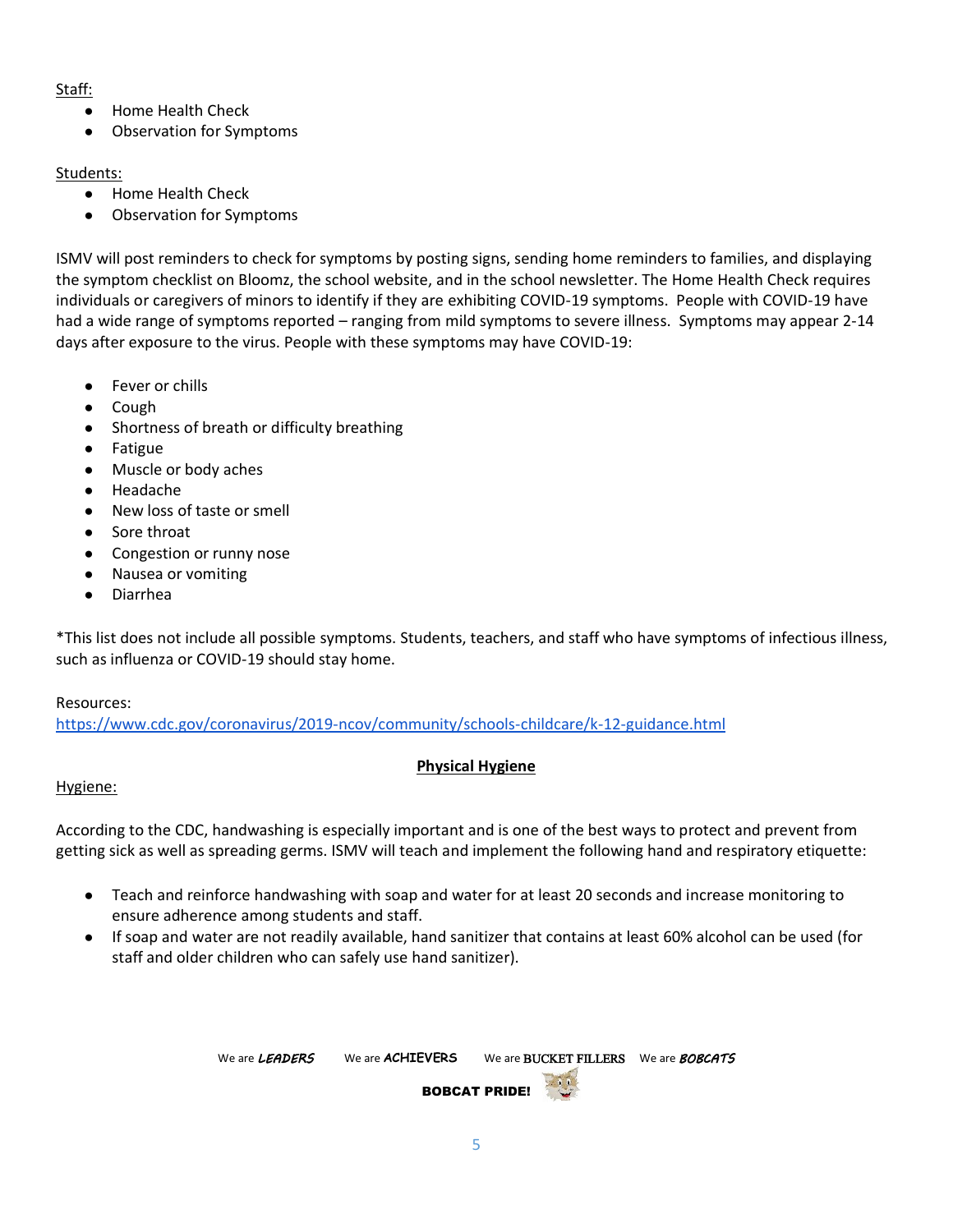● Encourage staff and students to cover coughs and sneezes with a tissue. Used tissues should be thrown in the trash and hands washed immediately with soap and water for at least 20 seconds.

ISMV will provide the following supplies to support hand and respiratory etiquette:

- Soap
- Hand sanitizer with at least 60 percent alcohol (for staff and older children who can safely use)
- Paper towels
- Tissues
- Disinfectant wipes
- Cloth face coverings (as feasible)

#### Face coverings:

Pursuant to Directive 052, use of face coverings is not required within the school setting, unless the school is experiencing an outbreak of COVID-19. Schools that are experiencing an outbreak must implement appropriate mitigation measures, including universal masking for the duration of the outbreak. Masking must also occur for anyone who has COVID-19 and is following the shortened isolation and quarantine periods, which allow for 5 days of masking after 5 days of either isolation or quarantine as outlined later in the document.

ISMV will continue to monitor community transmission/outbreak and will move to a possible phased out approach to masks.

#### **Accommodations for Children with Disabilities**

ISMV will work with families of children with disabilities to see if in-person learning is the best option. If it is, then campus leadership will work with each family to develop an action plan that is both academically enriching and safe and healthy.

#### **Vaccination Access & Awareness**

Individuals who are 5 years of age and older are eligible for COVID-19 vaccination. At this time, only the Pfizer-BioNTech COVID-19 vaccine is authorized and recommended for children aged 5-11. Vaccine appointments can be scheduled online at: https://www.nvcovidfighter.org/ or by phone at 800-401-0946.

ISMV has and will continue to strongly encourage students, families and staff members to get their vaccinations if they are of age and health abides.

#### **Contact Tracing**

For any student and/or staff that has tested positive for Covid-19, principals conduct an investigation. In the investigation, they will determine which students were in close contact with the positive individual.

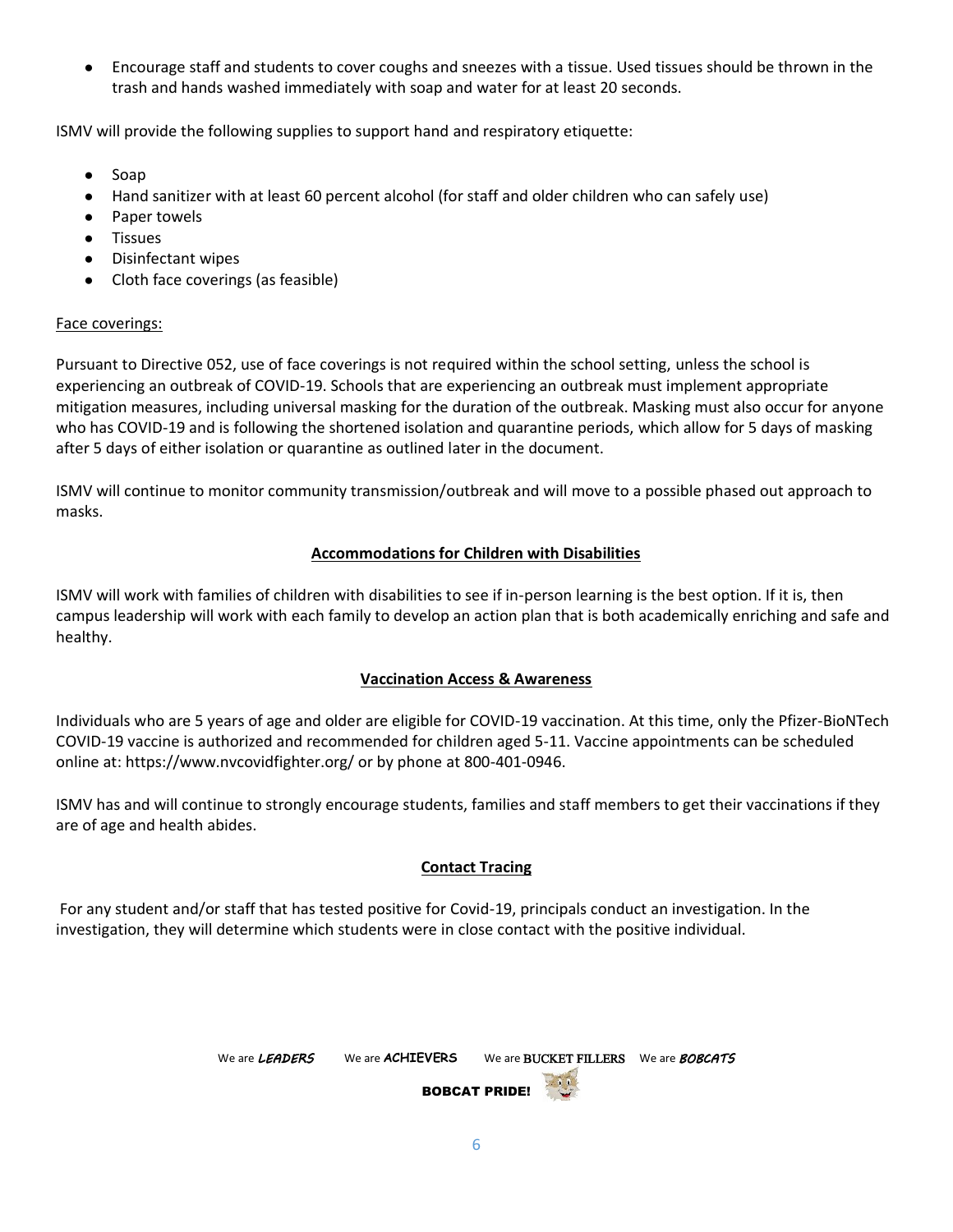Any instances of students or staff having tested positive for COVID-19 must be put in isolation and report to the Southern Nevada Health District (SNHD). In addition, any increase or clusters of students or staff reporting symptoms consistent with COVID-19 in the absence of being tested, should also be put on isolation and reported to the SNHD.

## **Social Distancing**

To promote full in-person learning, CDC recommends schools maintain at least 3 feet of physical distance between students within classrooms. ISMV will continue to educate staff to maintain at least 3 feet of distance between individuals when possible. ISMV Staff members will educate and remind students regularly to maintain at least 3 feet of distance between individuals when possible. ISMV will utilize social distancing markers throughout the school.

## **Testing**

When to get tested for COVID-19

- If you have COVID-19 symptoms
- At least 5 days after known or suspected close contact to COVID-19
- For screening (schools, workplaces, congregate settings, etc.)
- Before and after travel
- When asked by a healthcare professional or public health official

Below is a link to access community testing sites.

## <http://covid.southernnevadahealthdistrict.org/testing/>

#### **Isolation**

Any individual who tests positive for COVID-19, regardless of whether they are symptomatic and regardless of whether they are vaccinated or boosted, must isolate at home for a minimum of 5 days. If they are asymptomatic or have resolving symptoms after 5 days, they can discontinue isolation, but can must continue to wear a well-fitting mask around others for 5 additional days.

## When does Isolation start?

- If you are asymptomatic (never develop symptoms) , day 0 is the day you were tested (not the day you received your positive test result), and day 1 is the first full day following the day you were tested. People who never develop symptoms should isolate for a full 5 days after their first positive COVID-19 test. Wear a well-fitting mask for 10 days following your positive test result (if asymptomatic) to limit spread when around others at home and in public. If you develop symptoms soon (i.e., within a week) after your positive test result, the clock restarts at day 0 on the day of symptom onset.
- If you have symptoms, day 0 of isolation is the day of symptom onset, regardless of when you tested positive, and day 1 is the first full day following the day your symptoms started. Persons with symptoms should isolate for a full 5 days after a symptom onset (i.e., days 0 through 5) and until symptoms have improved. If you continue to have fever or your other symptoms have not improved after 5 days of isolation, you should wait to end your isolation until you are fever-free for 24 hours without the use of fever-reducing medication and your other symptoms have improved. Wear a well-fitting mask for 10 days following your onset of symptoms to limit spread to others in the home or other close contacts.

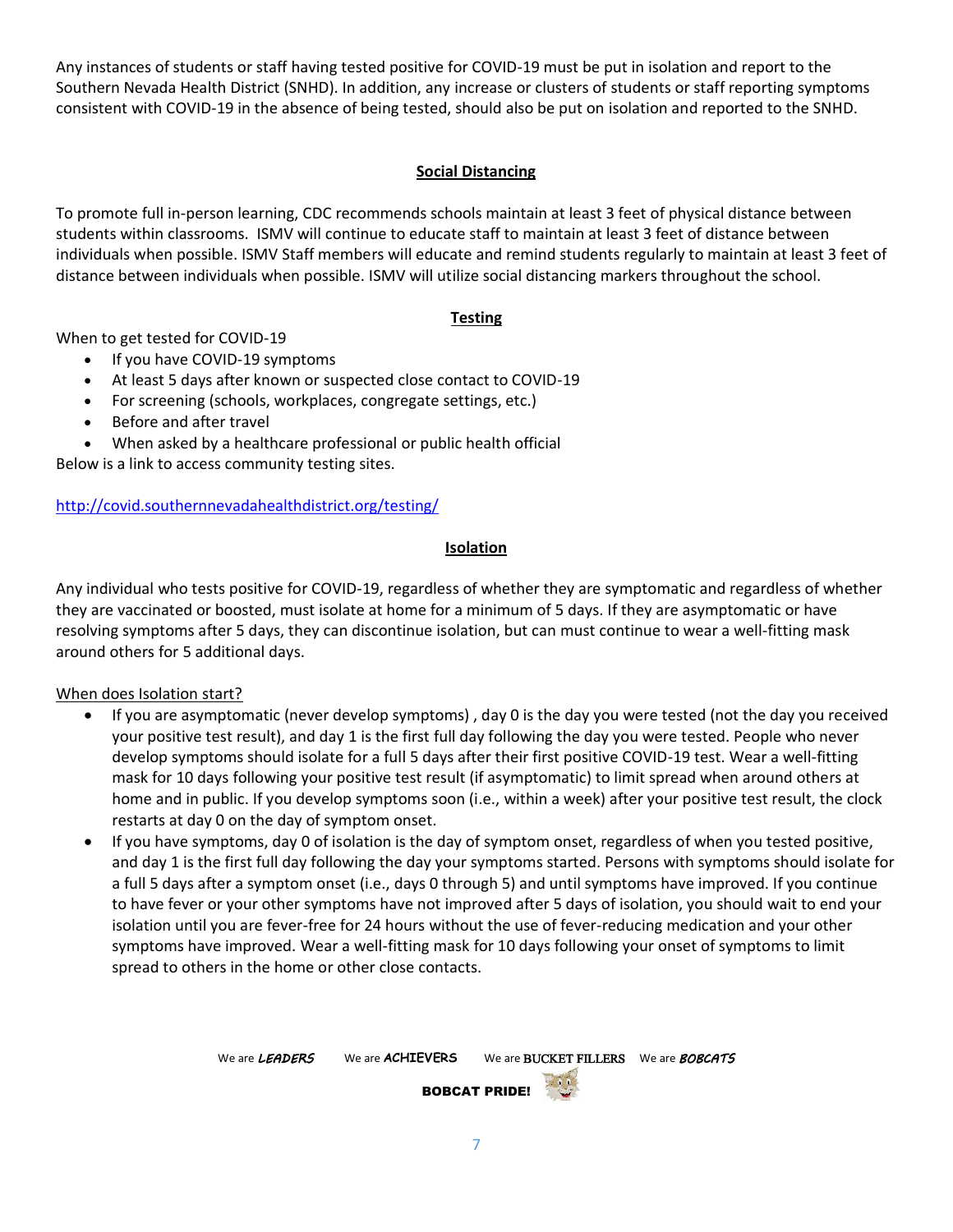## **Quarantine**

## Who Needs to Quarantine?

People who have come in close contact with someone with COVID-19 and are in one of the following groups **need** to quarantine:

- People who are ages 18 and older and completed the primary series of recommended vaccine, but have not received a recommended booster shot when eligible.
- People who are 18 years and older who received the single-dose Johnson & Johnson vaccine (completing the primary series) over 2 months ago and have not received a recommended booster shot.
- People who are not vaccinated or have not completed a primary vaccine series.

Quarantine starts the day of last known contact to a positive individual ( day 0) and lasts for five days. For example, if the last known exposure was Friday (day 0), the student or staff could return to school after five days, or on Thursday (day 6) if no symptoms have developed. Upon return, the student or staff must wear a well-fitting mask for a minimum of five additional days.

## Who Does Not Need To Quarantine?

People who have come in close contact with someone with COVID-19 and are in one of the following groups **do not** need to quarantine:

- Age 18 or older and have received all recommended vaccine doses, including boosters and additional primary shots for some immunocompromised people.
- Students 12-17 years old who have completed their primary vaccine series but have not yet received all eligible boosters. This is to allow time for students to catch up with the latest recommendations and to minimize disruption to in-person learning.
- Age 5-11 years and completed the primary series of COVID-19 vaccines.
- Anyone who has had confirmed COVID-19 within the last 90 days (who tested positive using a viral test, meaning a positive PCR or an antigen test. Antibody tests do not count).

These individuals should wear a well-fitting mask around others for 10 days from the date of the last close contact with someone with COVID-19 (the date of last close contact is considered day 0). They should also get tested at least 5 days after they had close contact with someone with COVID-19 unless they had confirmed COVID-19 in the last 90 days and subsequently recovered. If they test positive or develop COVID-19 symptoms, they should isolate.

#### **Outbreak**

An outbreak will be considered 3 or more people with COVID-19 within a 14-day period who had identifiable connections to each other at school without known contact with one another outside of school. Schools that are experiencing an outbreak must implement appropriate mitigation measures, including universal masking for the duration of the outbreak. During outbreaks, closure of rooms and school buildings may be necessary to reduce the risk of spread of illness. If several rooms are affected in a building, the entire building may be closed. Sanitizing protocols will be implemented in sections of the school that are open during an outbreak.

As a supplemental measure to sanitizing affected rooms and areas, increase of airflow is recommended and can be accomplished by opening doors and windows and changing filters in the HVAC system. If a room is closed, change all air filters in that room's HVAC system and if a building is closed, all air filters in the buildings.

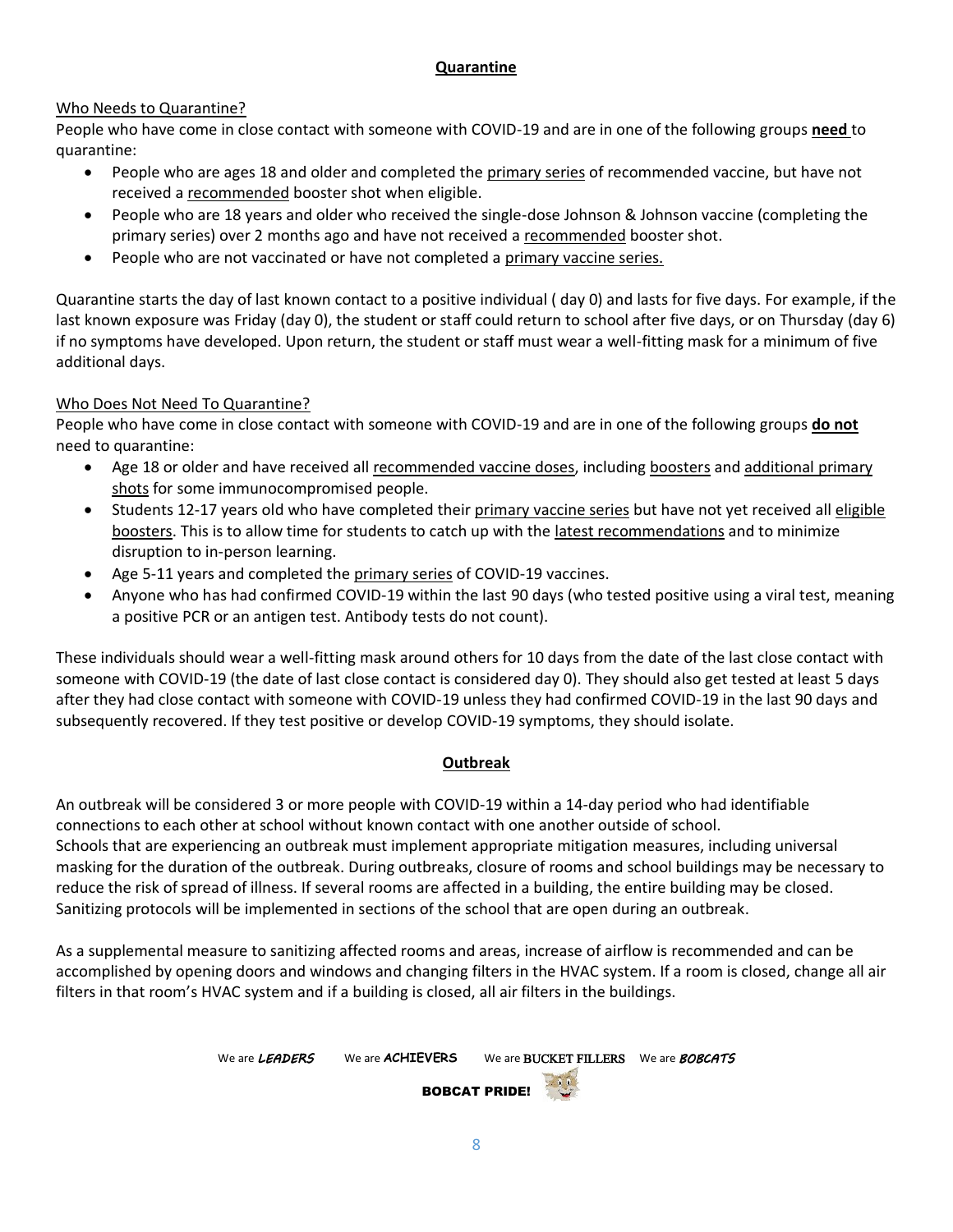The length of closure will be determined by potential exposures as indicated by case reports and contact tracing. During a school building closure, it may be necessary for some staff and students to occupy buildings. Such occupancy is allowable as long as protocols to reduce exposure and spread of illness are being followed. The closure of school buildings will likely be followed by the suspension of athletic events and school gatherings both on and off campus to control for person-to-person spread.

Communication with families and the community is crucial to ensure that they understand the reason for the closure and what is being done to address the outbreak. All outbreak information will be communicated via Bloomz and text blasts.

ISMV will monitor the school outbreaks daily and compile the line list data daily to determine if the spread of COVID- 19 is slowing or has discontinued within the school. In addition, outbreaks will be declared over by the public health authority when baseline of COVID-19 illness has been achieved for two incubation periods (28 days).

#### **Shared Spaces**

#### Classrooms:

ISMV Staff Members will create a seating chart and students will remain at their assigned seats for the longest extent of time possible.

ISMV Staff Members will limit the use of shared equipment, such as writing utensils, manipulatives, keyboards, and headphones.

ISMV Staff Members will clean any shared objects between uses, following instructions from the manufacturer and the cleaning product(s).

ISMV Staff Members will implement procedures for turning in assignments in a manner that minimizes contact in the classroom (for example, collecting assignments electronically or in a bin).

Hallways:

Mark hallways with adhesive tape to direct students to stay on one side of the hallway for each direction of travel. Where possible given the school layout, certain hallways may be designated one-way.

#### Playgrounds:

Staggering the use of communally shared spaces such as playgrounds. Plastic chains, cones, painted lines, or rope can help create a visual separation of different recess areas. Educators can designate labeled areas for specific groups of students that can rotate through the areas throughout a given time period (day or week).

#### Lunch Rooms:

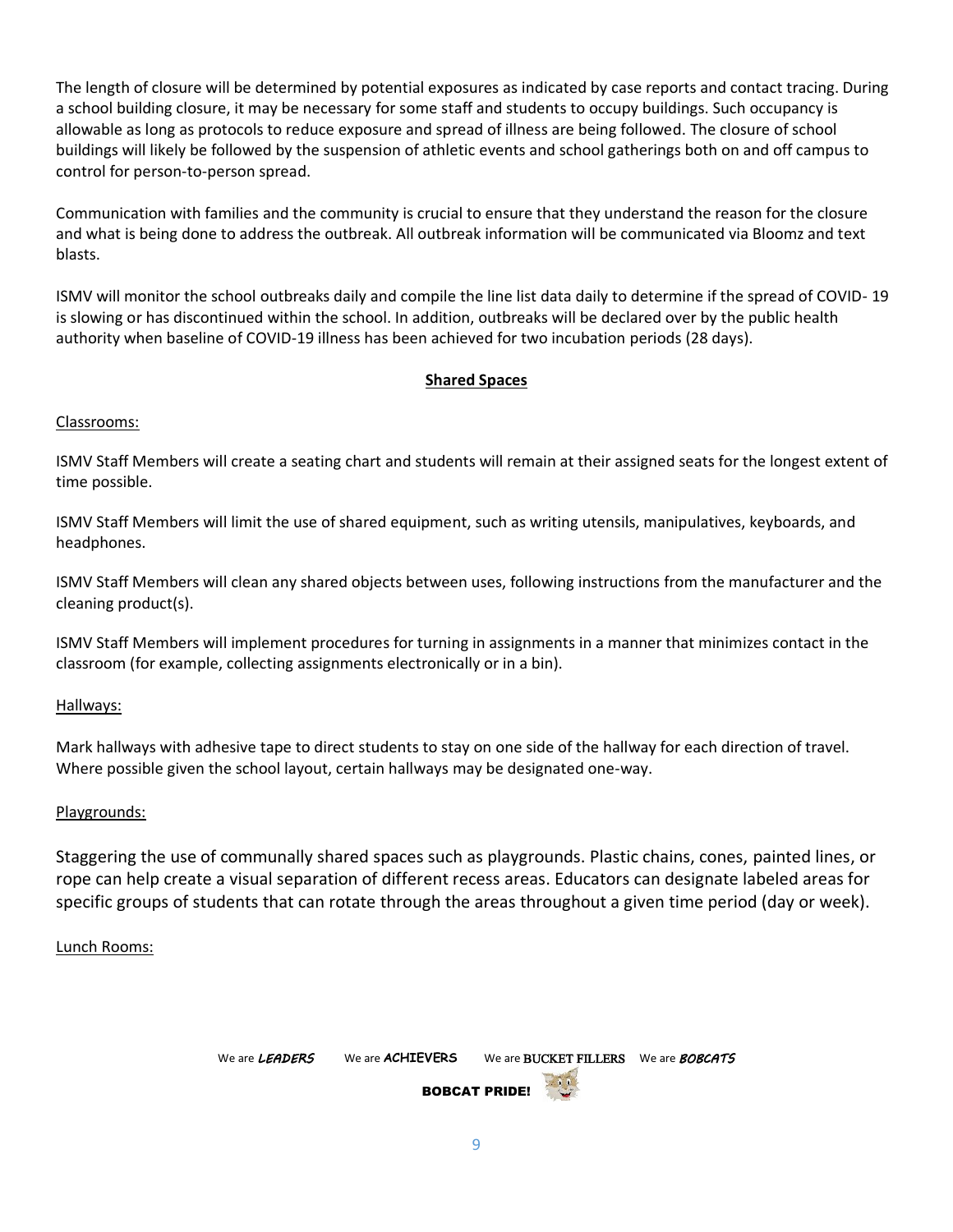Initial Phase: The lunch room will be open during breakfast. Families must notify ISMV if their child/ren will be eating breakfast so the school can continue to monitor the capacity limits. ISMV will close the multipurpose room during lunch. The school will serve lunches in classrooms and on disposable food service items (trays, plates, etc.), if possible. Prohibit students from sharing lunch items with one another. Handwashing/Hand sanitizer will be utilized before and after meals.

If a classroom has a student with food allergies, convene a 504 team to discuss appropriate accommodations. These may include, for example, taking the student to another location, such as a school conference room or the multipurpose room, with one friend (so long as social distancing can be maintained in the alternate location).

Open the multipurpose room during lunch, with increased safety measures, including the following:

- If students line up for lunch service, permit only one class to line up at a time, and place markings on the floor to indicate where students should stand to maintain social distancing. Alternatively, serve food to each student at their assigned seat.
- Serve lunches on disposable food service items (trays, plates, etc.), if possible. If disposable items cannot be used, have food service staff collect items while wearing gloves.
- Prohibit students from sharing lunch items with one another.

## Bathrooms:

ISMV staff will only send one student (boy/girl) to the restroom at a time to limit the number of students using the restroom.

#### Front Offices:

ISMV will post signage directing visitors to maintain proper social distancing as indicated by the markers.

#### Visitors:

ISMV is committed to the safety and well-being of every stakeholder. The school understands the importance and value of school visitors and volunteers, but at this time, ISMV is not allowing anyone other than staff or students on campus..

#### Hand Washing:

Require all students to wash their hands with soap and water for at least 20 seconds, or use hand sanitizer with at least 60% alcohol at the following times:

- upon arrival at school (use hand sanitizer if there is no sink in the classroom)
- after being outside for physical activity
- before and after lunch
- in between classroom changes
- prior to leaving school for home
- after sneezing, coughing, or blowing nose

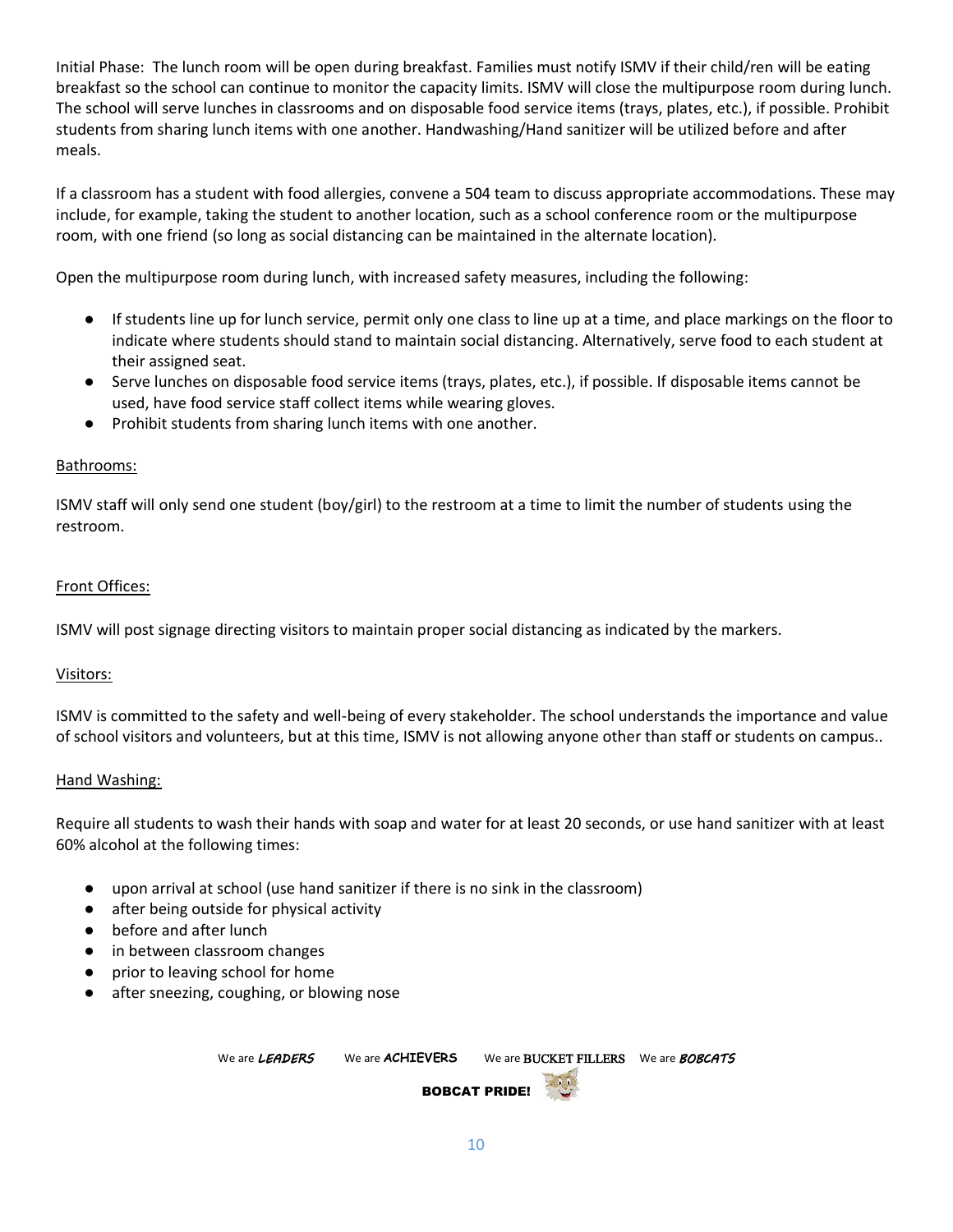# **LOGISTICS**

## **Facilities Management**

Imagine Schools at Mountain View will make adjustments intended to minimize the risk of spreading COVID-19.

- Touchless water bottle refill stations will be installed in common areas to be accessible to all staff and students.
- Hand sanitizer pumps are available to students and staff in each classroom.
- When able, desks will be arranged to meet the CDC social distancing guidelines.
- Signage will be placed in the hallway to ensure social distancing.
- Water fountains will not be used by students or staff.
- Signs will be placed in all hand-washing stations reminding students to wash hands.
- Technology will be provided to students as needed or required and cleaned and sanitized after each use

#### **Ventilation**

Improving ventilation is an important COVID-19 prevention strategy that can reduce the number of virus particles in the air. Bringing fresh outdoor air into a building helps keep virus particles from concentrating inside. This can be down by opening multiple doors and windows. Additional filtration systems are being considered to enhance the existing ventilation system.

#### **Cleaning**

Surfaces will be cleaned and disinfected daily. Close off areas used by the individuals with COVID-19 and wait as long as practical and ideally 24 hours before beginning cleaning and disinfection to minimize potential for exposure to respiratory droplets. The areas should be cleaned before it is put into use. Open outside doors and windows to increase air circulation in the area.

- High touch surfaces, such as desks, door knobs, sink heads, etc. will be cleaned regularly by ISMV staff.
- Shared materials will be limited as much as possible, but any items shared will be cleaned and sanitized after each use.
- Each night, ISMV's contracted commercial cleaning crew will provide a detailed cleaning of the facilities.
- An electromagnetic spray will be utilized throughout the day to sanitize and disinfect surface areas.
- A deep sanitizing cleaning of the campus will be provided Monthly.

#### **Nutrition Services/Breakfast & Lunch**

ISMV will implement the following procedures for breakfast and lunch:

Breakfast will be served in the lunchroom with appropriate social distancing.

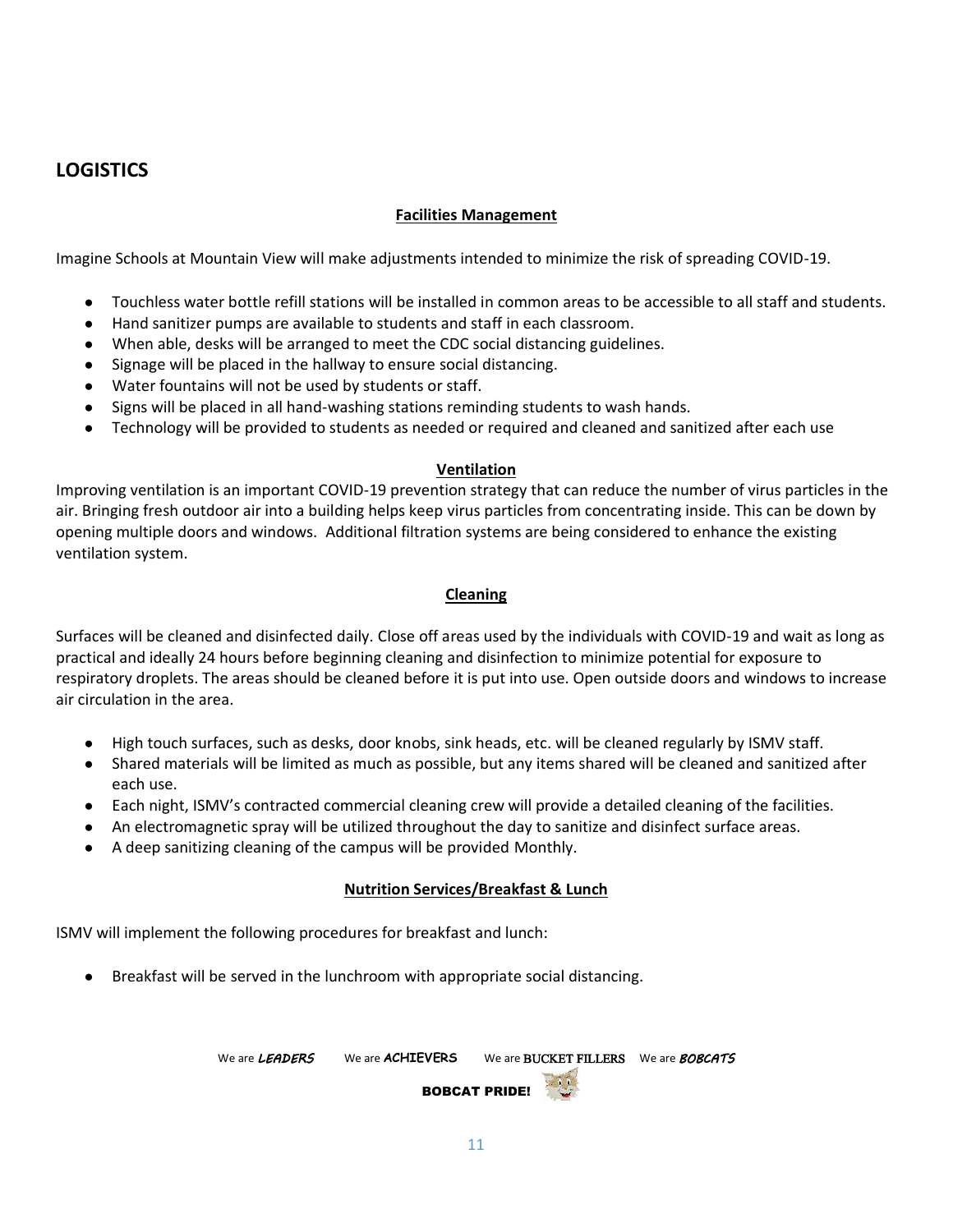- The lunchroom will be closed during lunch times; lunches will be served in classrooms until recommendations are made to return to the lunchroom.
- Disposable food service items will be utilized.
- Kitchen staff will wear masks and gloves.
- Students with food allergies will be eating in a separate location, when necessary.
- Lunch will be delivered to classrooms until recommendations are made to return to the lunchroom.
- Grab and Go meals will be provided if the school has to move to remote learning.

#### **Transportation/Arrival and Dismissal**

ISMV will continue to utilize our carpool system to minimize the risk of spreading COVID-19. Students will be arriving in their individual vehicles which ensures proper social distancing. There will be outside markers to indicate proper social distancing for those students who walk to school. During dismissal, students will stay in their classrooms and will be called to exit the building in a staggered fashion. Students will be exiting through their outside classroom door to minimize movement throughout the building.

#### **Athletics/Extracurricular Activities**

Imagine Schools at Mountain View values the importance of extracurricular activities. There are several ways that the school can adjust these events to minimize the risk of spreading COVID-19. After school clubs will follow the school's schedule and promote appropriate social distancing.

When ISMV leaders determine the school is prepared and capable of following all state and CDC guidelines in conjunction with the Nevada Interscholastic Activities Association Re-Opening Guidance, resuming athletics will be revisited.

## **WELLNESS AND RECOVERY**

## **Social-Emotional Learning-Tier 1**

Imagine Schools at Mountain View understands the importance of student emotional health and mental wellbeing. It is necessary for students to have the proper support to maintain a healthy mindset. To meet these needs, ISMV will provide universal social emotional support to students by continuing the foundational approach and belief in educating the whole child by Shared Values, Character Education and ongoing intentional efforts to meet the Social Emotional Learning needs of all students. ISMV will utilize multiple tier 1 social emotional support for its students across our school campus. These supports include but not limited to:

- School-wide expectations and procedures
- School-wide training and overall awareness of student needs
- Systematic reinforcements
- Culturally responsive practices
- Partner & Community partnerships
- Cross curriculum learning opportunities
- Responsive classroom environments
- Mindfulness practices

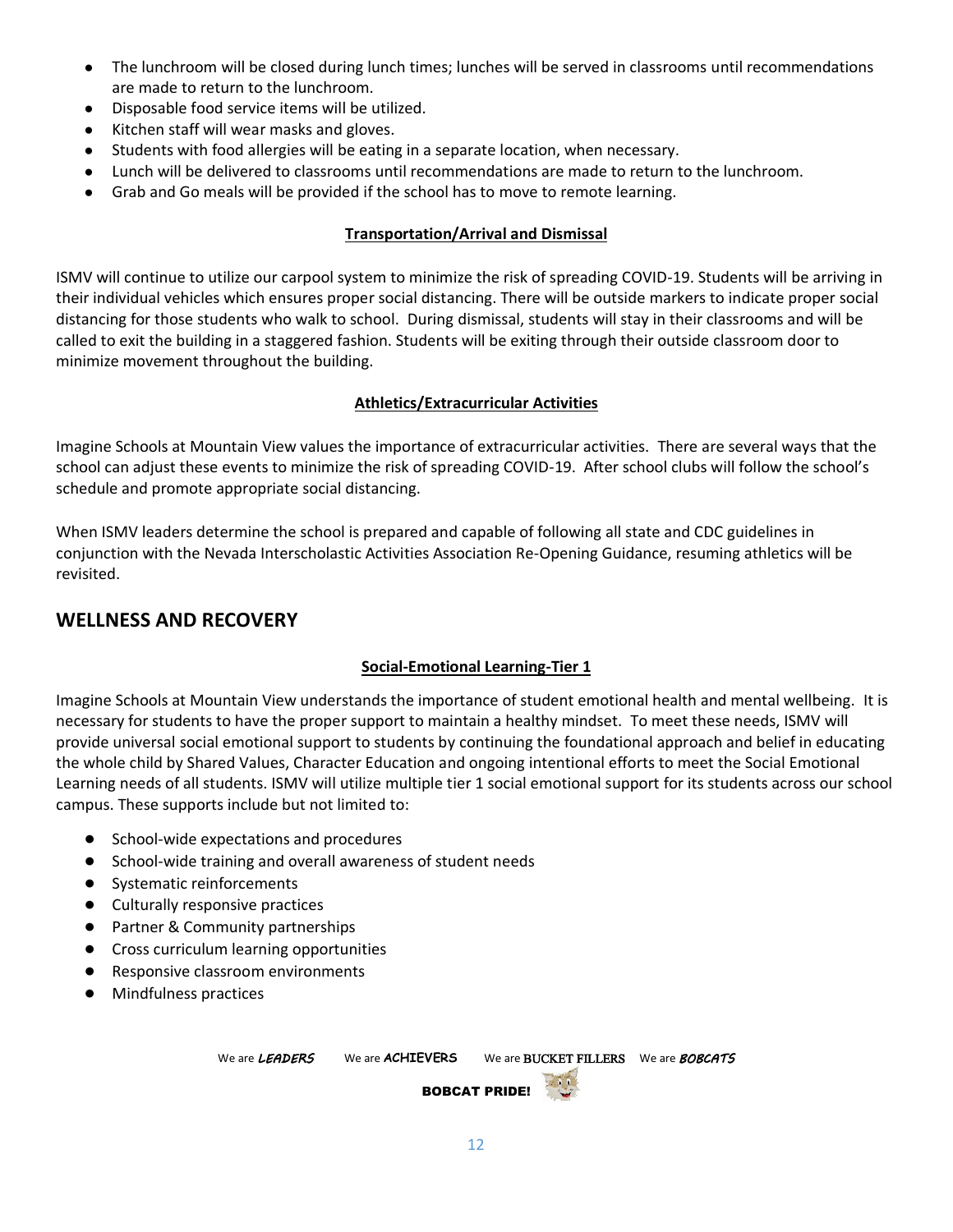Focus on Character Development: Coping Skills, Self Esteem, Empathy, Kindness, Friendship, Conflict Resolution, etc.

## **Trauma-Informed Practices- Tiers 1-3**

ISMV will provide ongoing support to staff, students and families for their social and emotional needs. ISMV will proactively encourage every person on campus to talk with people they trust about their feelings and concerns. ISMV leadership will work to build strong relationships with staff, students, and families. It will be important for ISMV to consider educators who have experienced hardships during this time due to health concerns, personal losses and other factors. For students, it will be important for staff to recognize which students have more significant needs that require a more immediate response, as well as students who have emerging symptoms that require monitoring over time. ISMV has to work and make decisions with these social emotional needs in mind. Universally, ISMV will use these tier 1 trauma-informed practices & interventions for its campus:

- Learning self-awareness strategies
- Understanding and utilizing coping skills
- Practice problem solving skills
- SSP support groups

For more targeted and intensive support, ISMV will use these tier 2 & tier 3 interventions:

- One-on-one weekly meetings between student and SSP via Zoom or in the building
- Selected strategy from Restorative Behavior System
- Positive adult interaction and connection
- Identify/provide community resources

#### **Supporting Educators and Staff**

ISMV supports the mental health and wellbeing of its educators and staff. They are the driving force behind the success of the students and the campuses. ISMV will focus on three main bedrocks in helping teachers.

1. **Foster wellness**. ISMV has and will continue to educate staff about mental health and encourage open conversation about the challenges people are experiencing, employees may be more likely to access care when needed. ISMV will reach out to a wellness provider to consider hosting virtual mindfulness or discussion sessions. CASLV will promote the importance of healthy sleep.

2. **Provide training.** ISMV acknowledges that staff members may have different levels of ability with using virtual platforms and new learning technologies. ISMV has been and will continue to offer training and technical support for new job demands. This may help to reduce stress.

3. **Model healthy behavior:** ISMV will encourage all school leaders to take care of their own physical, social, and psychological needs. By doing so, they serve as role models and set the tone that it is acceptable and necessary to take care of oneself.

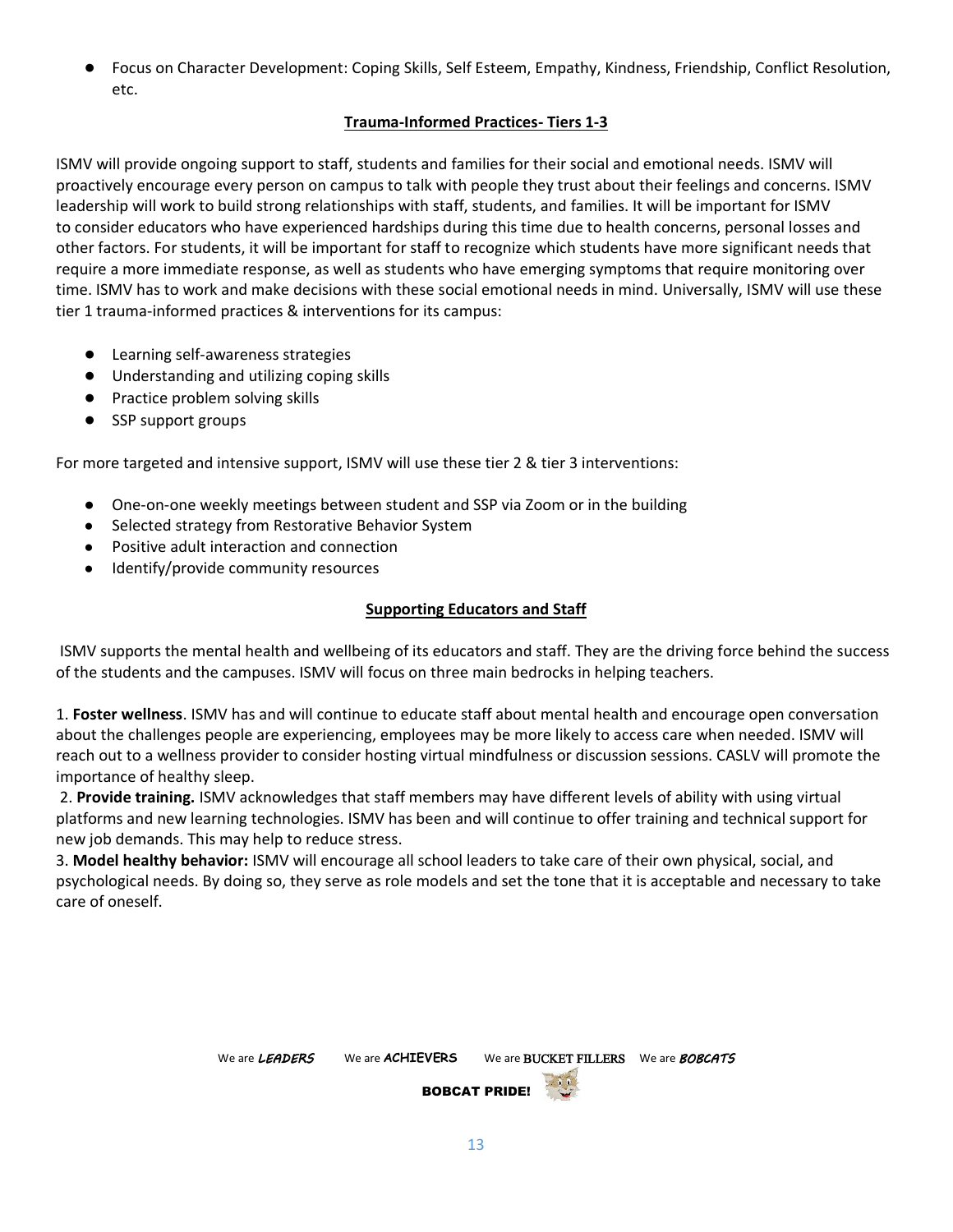# **IN-PERSON LEARNING: Accelerating Student Learning**

ISMV is well aware of the potential negative effect of the school closures and the distance learning program with limited hours of instruction provided to students since March 2020. Therefore, we are excited to be able to resume offering ALL students a full-day in person / traditional learning program starting in August 2021.

## **Implementing Assessments**

ISMV will begin the school year with a comprehensive plan to diagnose and identify student needs. ISMV will use every tool available to identify student needs and the learning gaps. Some of these tools include but are not limited to Brigance Screener for Kindergarten, NWEA MAP Fall assessment, classroom level benchmark assessments, and hearing & vision screenings.

#### **Data Informed Instruction**

The teachers will look at the beginning of the year data during the Child Study Team (CST) meetings and prepare a comprehensive plan to meet the student needs. Schools will make the intervention groups during the first CST meeting by the beginning of September. Tutoring and intervention services will be provided during the school day and after school time. ISMV will utilize a wide range of programs to accelerate learning and close the achievement gap. Some of the intervention programs include but are not limited to Literacy Footprints, Freckle, and Zearn.

#### **In-Person Learning & Special Populations**

Special populations such as SPED, EL, and immigrant students will continue to receive services from licensed teachers. These groups will be identified and services will be provided in accordance with the Nevada State and Federal requirements and guidelines. Students will be served in their own groups and grant funds and other funds will be used solely to service these students. In addition, ISMV will offer a Saturday school along with after school tutoring. These services will be offered to identified intervention students at no cost.

#### **Cohorts**

When able, all students will be kept in their classroom cohorts throughout the school day. If the school needs to move into Hybrid learning, the students will be assigned different cohorts, reducing the number of students physically attending in-person learning at one time. Please see a sample of hybrid model below:

| <b>Cohort A</b> | In-Person Instruction: Monday, Tuesday<br>Distance Learning: Wednesday, Thursday, Friday |
|-----------------|------------------------------------------------------------------------------------------|
| <b>Cohort B</b> | In-Person Instruction: Thursday, Friday<br>Distance Learning: Monday, Tuesday, Wednesday |
| <b>Cohort C</b> | Distance Learning Only: Monday - Friday                                                  |

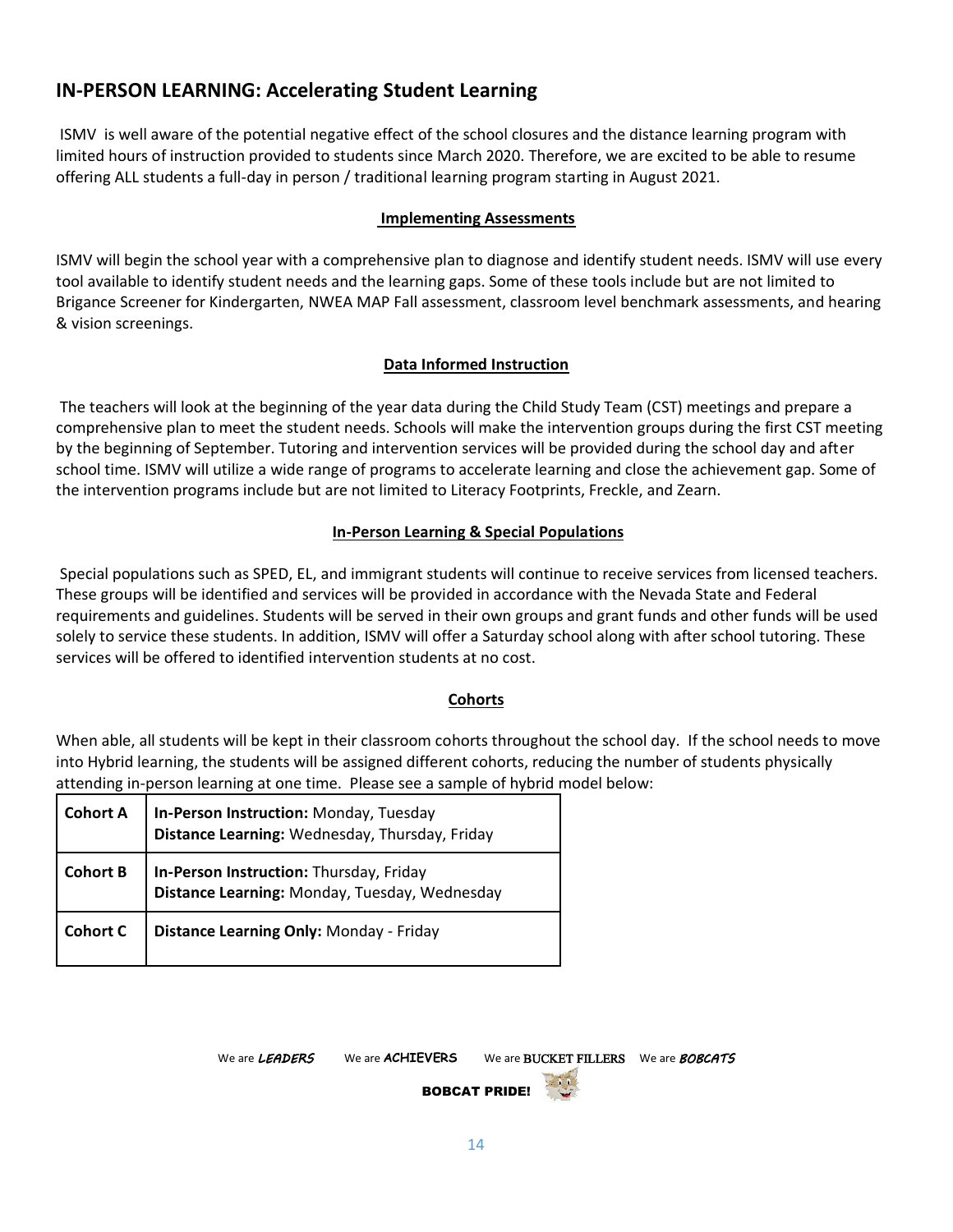# **DISTANCE LEARNING**

Imagine Schools at Mountain View (ISMV) has created a distance learning plan for the 2021-2022 school year ONLY for students with a medically identified need. The distance learning plan is specifically designed for students:

● With medical accommodations limiting them from attending in-person learning, as determined by a medical health professional

- Who tested positive for Covid-19
- Identified as close contacts of Covid-19

● Affected by school closures and/or tightening government health protocols, ISMV is dedicated to maintaining high expectations and strong academic achievement for all students, whether full-time in-person or full-time distance learning.

#### **Information Technology**

Imagine Schools at Mountain View recognizes the value of technology to ensure the success of a distance learning program. Family survey data will be used to determine student technology needs. Currently ISMV has the capacity to provide a device to families that identify a need. In the fourth quarter of the 2019-2020 school year, ISMV was able to provide all families in need of a device the proper technology totaling 58 devices. The school will continue to provide those families technology, as well as any new families, or families who have had a change in their status. Additional options will be made available for families who do not have access to internet connectivity. Staff will also be equipped with the necessary technology resources to successfully execute the components of the distance learning plans.

#### **High-Risk Medical Exemption Process**

If a student or an individual in his/her household has a high-risk medical condition\*, a Medical Certification for COVID-19 High Risk Exemption Form (provided in the next section) may be completed in order to participate in distance online learning at home for the 2021-2022 school year.

A health care medical professional must complete the exemption form and email it to ISMV. ISMV will review the form, and either approve or deny. The medical exemption form is attached. In the event that getting a physician's wet signature is not possible (due to moving from a different region or other similar circumstances), a letter from the physician on letterhead will suffice.

In order to mitigate any possible exposure and risk, students who are out on a high-risk medical exemption may not participate in any in-person learning, face-to-face extracurricular or on-campus activities, including field trips, competitions, and athletics (as a participant or spectator without prior approval).

If there are needs for in person requirements such as important assessments a safe, socially-distanced environment will be set up for the students to be in. CDC guidelines will be followed to insure the student's safety and well being.

Once approved for distance learning, students will only be allowed to switch back to in-person learning at the end of first semester - which will be determined on a case-by-case basis.

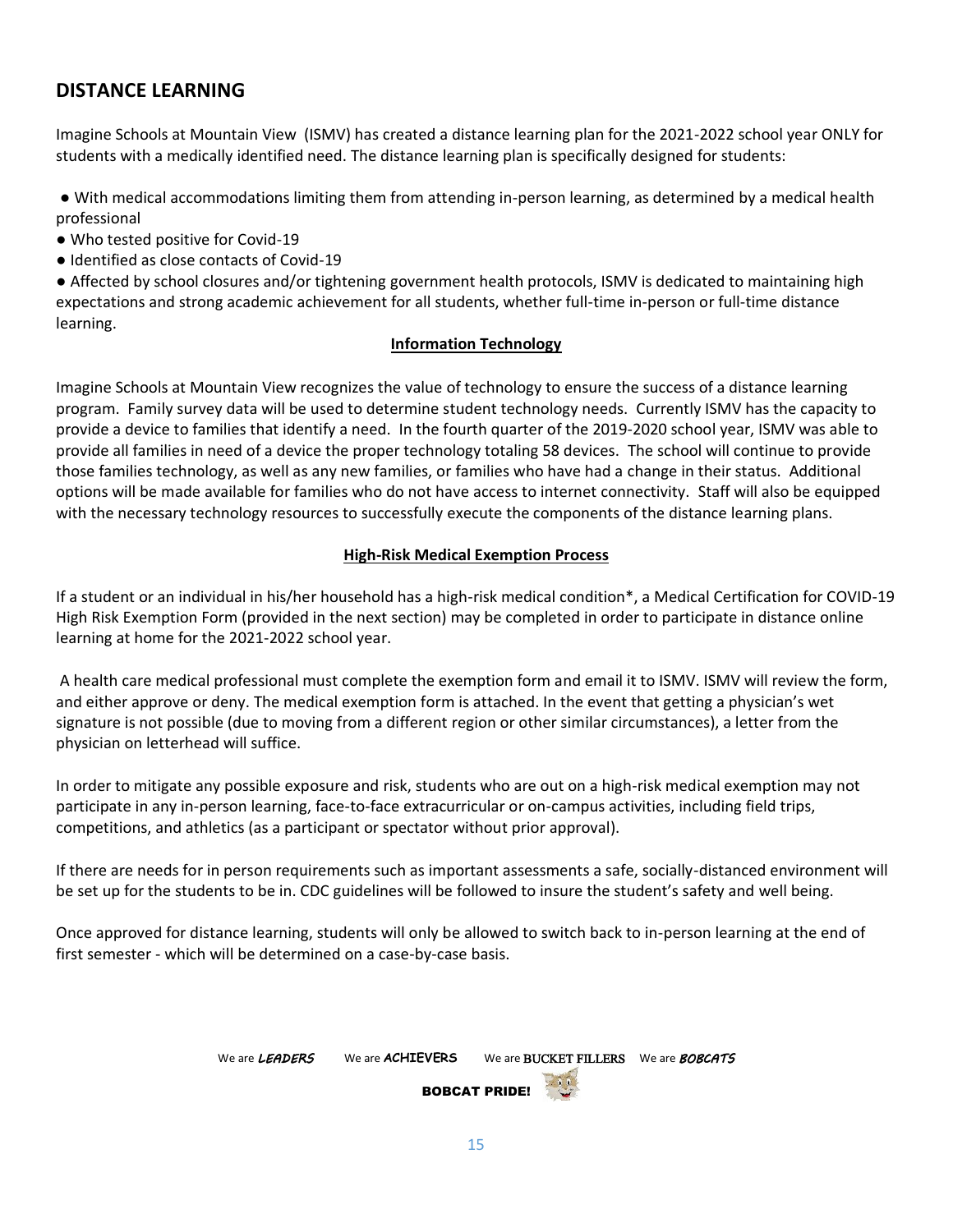Those individuals who are at higher risk of severe illness, as designated by the Centers for Disease Control (CDC), are those with conditions including, but not limited to, asthma, chronic lung disease, compromised immune systems (including from smoking, cancer treatment, bone marrow or organ transplantation, immune deficiencies, poorly controlled HIV or AIDS, or use of corticosteroids or other immune weakening medications), diabetes, serious heart disease (including heart failure, coronary artery disease, congenital heart disease, cardiomyopathies, and hypertension), chronic kidney disease undergoing dialysis, or liver disease.

During the school year, if public health conditions worsen and/or students develop certain health conditions that may qualify for a high-risk medical exemption, families can reach out to school leadership to discuss joining full-time distance learning.

## **Quarantined Students & Distance Learning**

We foresee there being two types of quarantines for full-time students:

- 1. Whole Class/Entire School Quarantine
- 2. Individual/Limited number of Students

When the entire class / school needs to be quarantined, students will be placed in Distance Learning with their in-person teacher. All work/activities will be accessed via Bloomz, and instruction will be synchronous through Zoom. If the assigned teacher cannot provide instruction, the entire class may receive instruction from another teacher who is providing Distance Learning.

When only a limited number of students need to be quarantined, students will be assigned to the dedicated DL teacher's classroom.

Attendance will be taken in Infinite Campus. All assignments will be turned in via Bloomz and/or google classroom.

We have great experience in using this learning model during the 4th quarter of the 2019-2020 school year and entire 2020-2021 school year. We also have had to quarantine classrooms regularly during the 2020-2021 school year.

# **EMERGENCY SCHOOL LEARNING PLAN**

ISMV recognizes that there may be emergency situations that shut down a campus for an extended period of time. Examples of emergency situations could include, but not limited to, a pandemic, a facility issue, or a natural disaster. Imagine Schools at Mountain View (ISMV) is committed to providing high-quality education to its students and has developed this emergency school closure learning plan. This plan will be made available to all staff, families, and students. This plan will succeed in delivering instruction online to meet students' requirements. The purpose of this plan is to empower and prepare students for success by enabling them to access quality online instruction. This plan will act as a guide to improve learning and enhance student success. It is also aimed to fulfill all applicable rules, regulations, and policies stipulated by the Nevada Department of Education and the US federal government. ISMV will continue to use email, Bloomz, and the school website for normal communications with parents, students, and teachers. This plan is developed for at least 10 consecutive days of implementation.

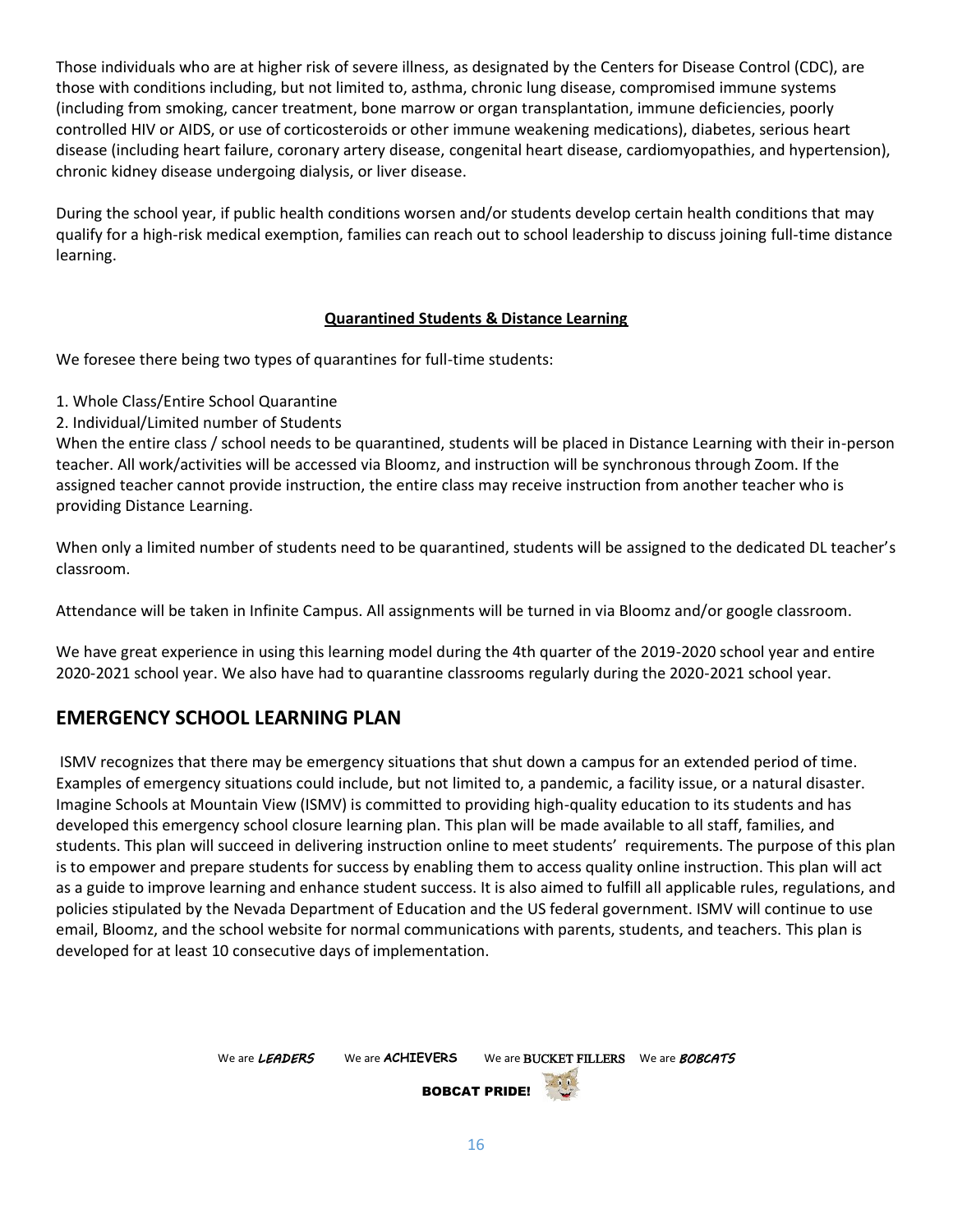#### **Primary Online Learning Platform**

Bloomz will be used by every teacher to relay classroom content and deliver classroom instruction. Teachers upload videos, assignments and related information for student use. In addition to Bloomz, teachers will continue to use MyOn, Freckle, Zearn, and Google classroom. Zoom are additional teleconference methods being used by teachers for classroom instruction.

#### **Technology Access**

For any students without access to such technology, school leadership will work with families to ensure technology is accessible. Families will have to complete a form to borrow the technology for the school year. If approved, students will be provided with a Chromebook at no cost to the family. Parents of DL students will be able to set up their Bloomz accounts at the beginning of the year and monitor their student's progress and see all upcoming assignments, tests, and due dates throughout the school year.

Families will receive training by an ISMV staff member on how to use the technology if needed. If technology is not working properly at any time throughout the school year, families are encouraged to contact their teacher. Families will have to return the technology at the end of the school year. Technology will have to be in good working condition. If deemed to be not in good condition, families may be required to reimburse the campus (at leadership's discretion). If there are greater issues in technology (i.e., internet service provider shutdown, blackout, etc.), distance learning can be done through paper correspondence.

#### **Nutrition**

Students will receive access to the nutrition services to which they are entitled, to the extent nutrition services are generally provided. DL students will be able to pick up nutrition services as scheduled by the food services coordinator.

#### **Serving Special Populations in Distance Learning**

The distance learning program will provide appropriate education for English Learners, students with Individualized Education Programs, and students with 504 Plan. Special education teachers will meet virtually with students as needed to meet the mandated number of instructional minutes.

School staff will consider alternative ways to provide equitable access and appropriate educational opportunities for students with disabilities, including exploring all available supplementary aids and services and related services to include online or virtual platforms, and/or other activities, such as paper/pencil activities.

Documentation of all efforts to provide equitable access to educational opportunities is required.

• Special education teachers must document that the student is receiving his/her specially designed instruction through the approved instructional model on the status record.

• Related service providers must continue to follow current procedures to document services provided.